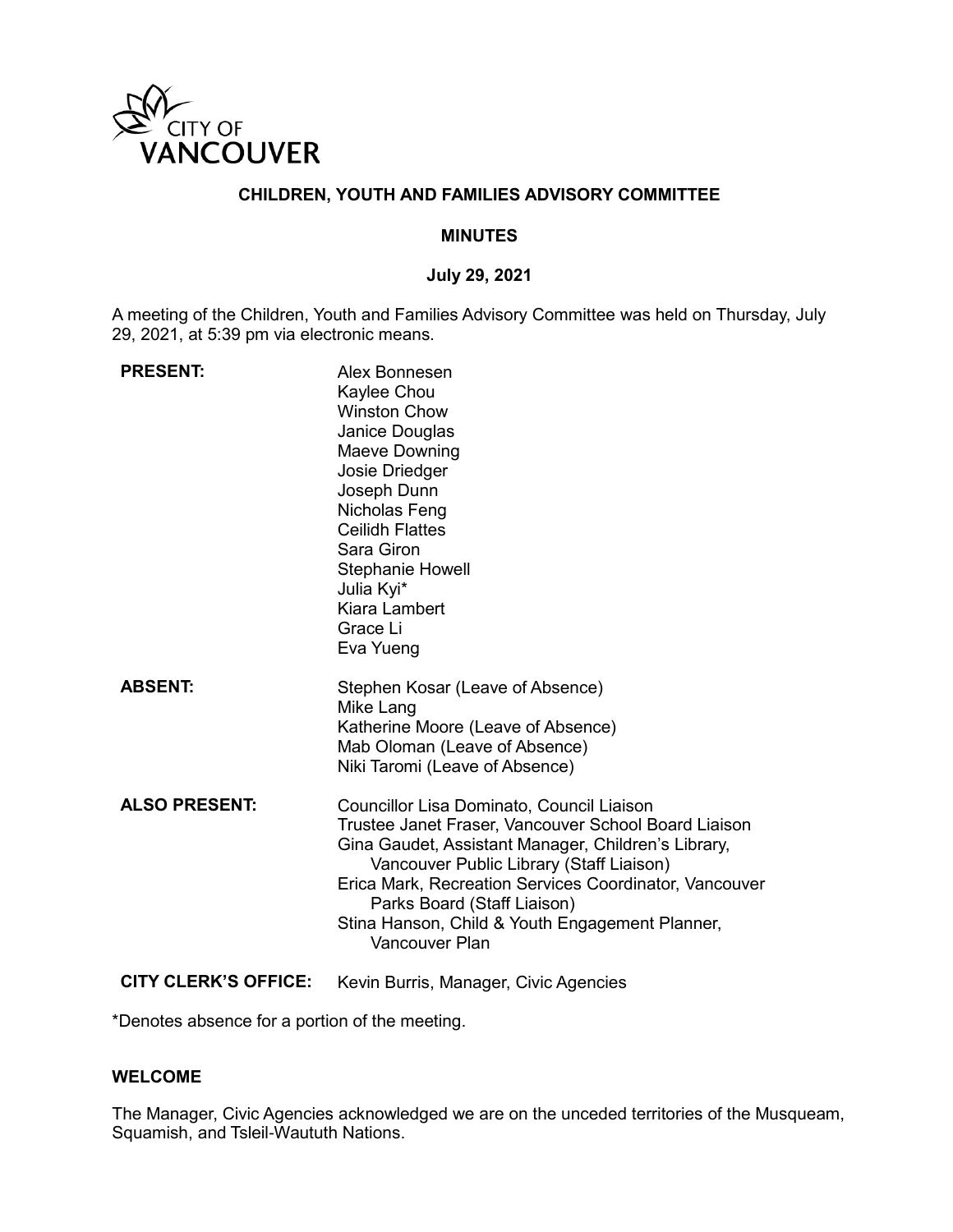#### **Leave of Absence Requests**

MOVED by Joseph Dunn SECONDED by Alex Bonnesen

> THAT the Children, Youth and Families Advisory Committee approve leaves of absence for Stephen Kosar, Katherine Moore, Mab Oloman, and Niki Taromi.

CARRIED UNANIMOUSLY

### **Approval of Minutes**

MOVED by Joseph Dunn SECONDED by Janice Douglas

> THAT the Children, Youth and Families Advisory Committee approve the Minutes from the meeting of Thursday, April 22, 2021, as circulated.

CARRIED UNANIMOUSLY

### **1. Elections/Appointments**

The Committee agreed to elect one Co-Chair from each of the age categories: 14 and under; 15 to 21; 22 and over.

The Committee acclaimed Joseph Dunn and Nicholas Feng as Co-Chairs, and agreed to revisit the appointment of a Co-Chair in the 14 and under category at the next meeting.

\* \* \* \* \*

*At this point, Joseph Dunn and Nicholas Feng assumed the Chair of the meeting.*

\* \* \* \* \*

## **2. Roles and Responsibilities**

The Manager, Civic Agencies, described the roles and responsibilities of Committee members, as well as the Council Liaison, External Liaisons, and the Staff Liaisons. Councillor Dominato, Trustee Fraser, Gina Gaudet, Erica Mark, and Stina Hanson introduced themselves, spoke briefly on projects and initiatives related to the Committee's mandate, and responded to questions and comments.

## **3. Work Plan Discussion**

The Committee discussed potential issues and initiatives for the 2021-2022 work plan.